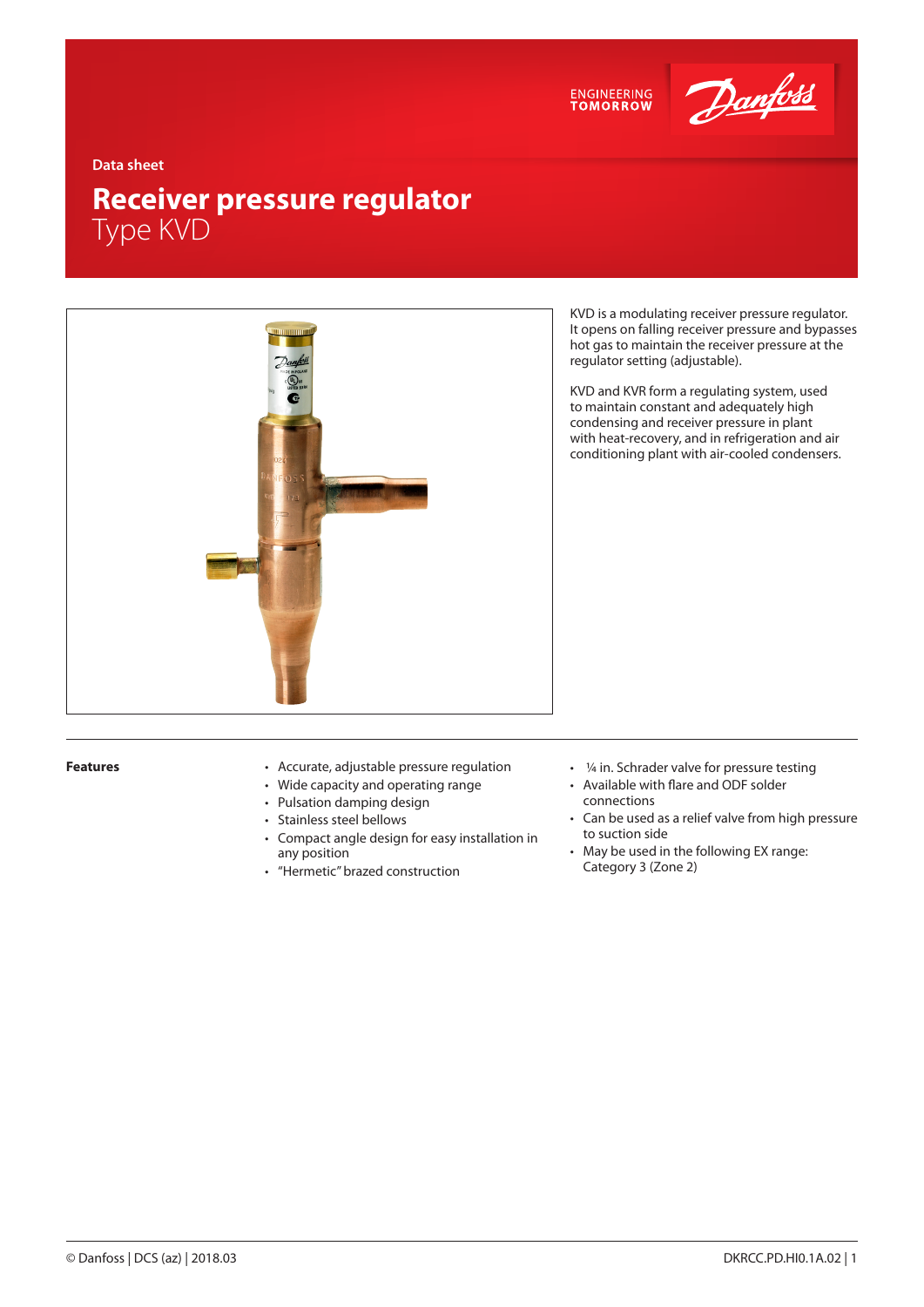

## **Data sheet** | **Receiver pressure regulator, type KVD**

**Approvals** UL LISTED, file SA7200

#### **Technical data**

|     | UL LISTED, file SA7200 |  |
|-----|------------------------|--|
| EAC |                        |  |

| Refrigerants             | R22, R1270, R134a, R290, R404A, R407A, R407C, R407F, R448A, R449A, R450A,<br>R452A, R507A, R513A, R600, R600a |  |  |  |  |
|--------------------------|---------------------------------------------------------------------------------------------------------------|--|--|--|--|
|                          | $3 - 20$ bar                                                                                                  |  |  |  |  |
| <b>Regulating range</b>  | Factory setting $= 10$ bar                                                                                    |  |  |  |  |
| Max. working pressure    | $PS / MWP = 28$ bar                                                                                           |  |  |  |  |
| Max. test pressure       | $Pe = 31 bar$                                                                                                 |  |  |  |  |
| Medium temperature range | $-45 - 130$ °C                                                                                                |  |  |  |  |

This product is evaluated for R290, R600, R600a, R1270 by ignition source assessment in accordance with standard EN13463-1.

For complete list of approved refrigerants, visit www.products.danfoss.com and search for individual code numbers, where refrigerants are listed as part of technical data.

### **Ordering**



| <b>Type</b>                                                                                                                                                                                                                          | $k_v$ value $\frac{1}{2}$                             |                          | Flare connection $2$ )   |                                           | Solder connection        |      |          |  |
|--------------------------------------------------------------------------------------------------------------------------------------------------------------------------------------------------------------------------------------|-------------------------------------------------------|--------------------------|--------------------------|-------------------------------------------|--------------------------|------|----------|--|
|                                                                                                                                                                                                                                      | $\left[\frac{m^3}{h}\right]$                          | [in]                     | [mm]                     | Code no.                                  | [in]                     | [mm] | Code no. |  |
| <b>KVD 12</b>                                                                                                                                                                                                                        | 1.75                                                  | $\frac{1}{2}$            | 12                       | 034L0171                                  | $\frac{1}{2}$            | -    | 034L0173 |  |
|                                                                                                                                                                                                                                      | 1.75                                                  | $\overline{\phantom{a}}$ | $\overline{\phantom{a}}$ | -                                         | $\overline{\phantom{a}}$ | 12   | 034L0176 |  |
| <b>KVD 15</b>                                                                                                                                                                                                                        | 1.75                                                  | 5/8                      | 16                       | 034L0172                                  | 5/8                      | 16   | 034L0177 |  |
| <b>The most of the first and the company's company's company's company's and the company's and the company's articles and the company's articles and the company's articles and the company's articles and the company's article</b> | $\cdot$ , and a set of $\cdot$ , and a set of $\cdot$ |                          |                          | $\sim$ $\sim$ $\sim$ $\sim$ $\sim$ $\sim$ |                          |      |          |  |

<sup>1</sup>) The k<sub>v</sub> value is the flow of water in [m<sup>3</sup> / h] at a pressure drop across valve of 1 bar,  $\rho = 1000$  kg / m<sup>3</sup>

2 ) KVD is supplied without flare nuts. Separate flare nuts can be supplied: 1 ⁄2 in / 12 mm, **code no. 011L1103**, 5 ⁄8 in / 16 mm, **code no. 011L1167**.

The connection dimensions chosen must not be too small, since gas velocities in excess of 40 m / s at the inlet of the regulator can give flow noise.

**REACH requirements**

All Danfoss products fulfill the requirements in REACH.

One of the obligations in REACH is to inform customers about presence of Candidate list

**KVD**

substances if any, we hereby inform you about one substance on the candidate list: an O-ring used in this product contains Diisopentyl phthalate (CAS no: 605-50-5) in a concentration above 0.1% w/w.

### **Design / Function**

- 1. Protective cap
- 2. Gasket
- 3. Setting screw
- 4. Main spring
- 5. Valve body
- 6. Equalization bellows
- 7. Valve plate
- 8. Valve seat
- 9. Damping device
- 10. Pressure gauge
- connection
- 11. Cap
- 12. Gasket



The receiver pressure regulator KVD opens at a fall in pressure on the outlet side, i.e. when the pressure in the receiver falls below the set value.

KVD regulates only in dependence on the outlet pressure. Pressure variations on the inlet side of the regulator do not affect the degree of opening since KVD is equipped with an equalization bellows (6). This bellows has an effective area corresponding to that of the valve seat.

The KVD regulator is also equipped with an effective damping device (9) against pulsations which can normally arise in a refrigeration plant.

The damping device helps to ensure long life for the regulator without impairing regulation accuracy.